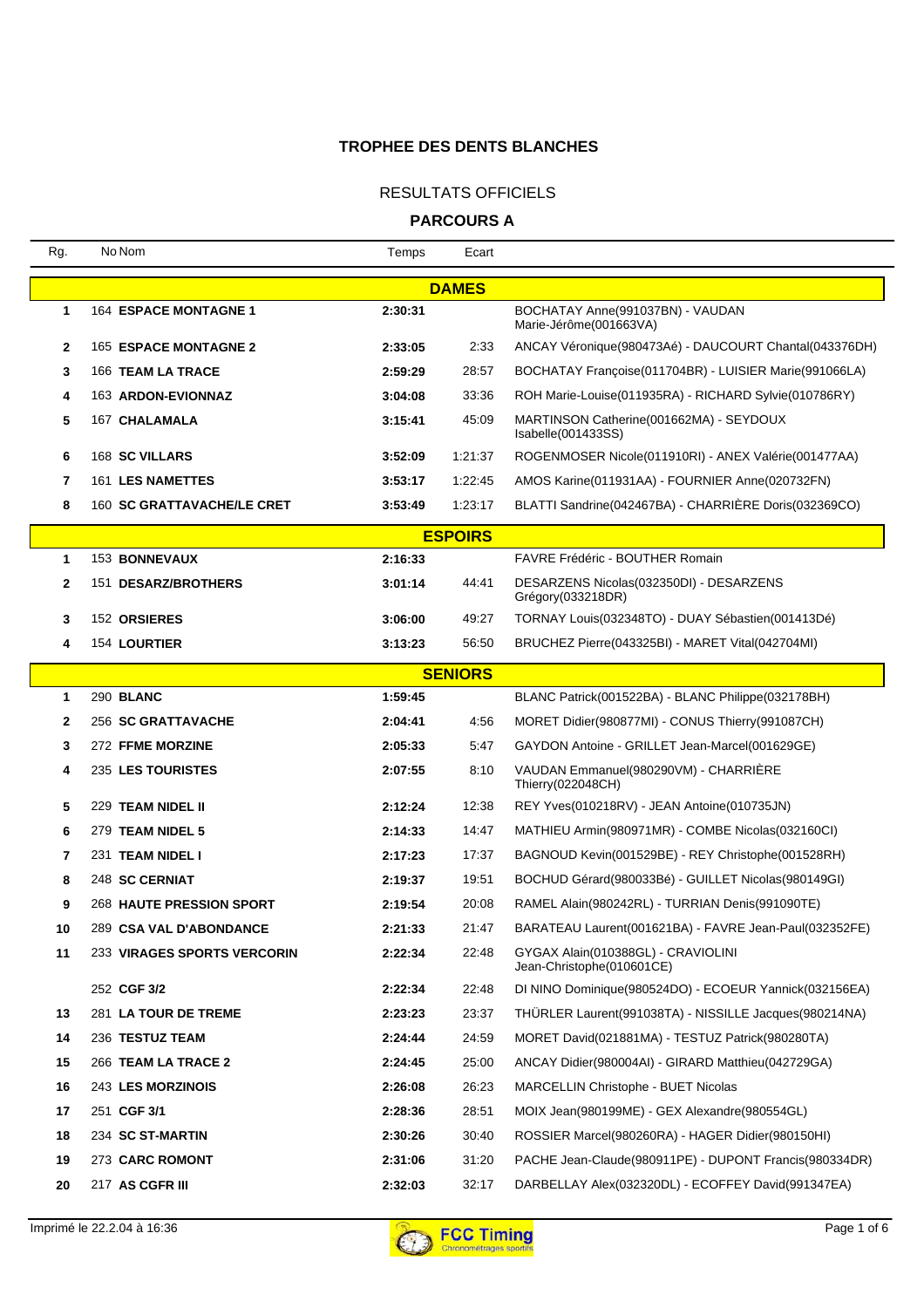### RESULTATS OFFICIELS

| Rg.            | No Nom                            | Temps   | Ecart   |                                                                 |  |
|----------------|-----------------------------------|---------|---------|-----------------------------------------------------------------|--|
| <b>SENIORS</b> |                                   |         |         |                                                                 |  |
| 21             | 276 TEAM VALAIS                   | 2:32:14 | 32:29   | BAGNOUD Gérard(032164Bé) - PERREN Mathias                       |  |
| 22             | 221 OLLON                         | 2:35:12 | 35:27   | BERRA Pascal(010611BA) - RAMA Serge(042708RE)                   |  |
| 23             | <b>238 TEAM TAREAMPION</b>        | 2:35:32 | 35:47   | BUCHS Eric(021962BR) - JAGGI Christian(980501JH)                |  |
| 24             | 241 CSPL II                       | 2:42:30 | 42:45   | CORDEY David(032376CA) - JAKOB Michel(032306JI)                 |  |
| 25             | 254 SAVIESE                       | 2:43:06 | 43:20   | HERITIER Miguel(032301HI) - DUMOULIN<br>Christophe(032302DH)    |  |
| 26             | 245 BERAUD-HAESLI                 | 2:43:55 | 44:10   | BERAUD Patrick(980566BA) - HAESELI Markus(021978HA)             |  |
| 27             | <b>265 TEAM SAVIBULLE</b>         | 2:44:54 | 45:08   | MOREL Alain(021986ML) - LIAND Jérôme(032360Lé)                  |  |
| 28             | 288 BERNEX 2                      | 2:45:09 | 45:24   | GENECAND Didier(042792GI) - HIRT Alain(032161HL)                |  |
| 29             | 247 BELLON                        | 2:46:04 | 46:18   | BELLON Octave(980413BC) - BUECHE Grégory(991407BR)              |  |
| 30             | 294 CGFR III                      | 2:46:57 | 47:11   | MOULIN Christophe(001553MH) - PORCELLO Fulvio(980514PU)         |  |
| 31             | 260 TEAM NIDEL III                | 2:47:02 | 47:16   | EGGEL Xavier(022038EA) - CORDONIER Pierre-Cédric                |  |
| 32             | 253 LES MORDUS                    | 2:47:16 | 47:30   | DEGRADA Xavier(980783DA) - CLERC Olivier(010154CL)              |  |
| 33             | 239 CS 13 ETOILES                 | 2:49:48 | 50:03   | RUEGGER Laurent(042733RA) - RüEGER Frédéric(042748RR)           |  |
| 34             | <b>269 CAVE DES DEUX RIVES</b>    | 2:50:32 | 50:47   | FOURNIER Christophe (042399FH) - FOURNIER<br>Gontrand(042398FO) |  |
| 35             | 249 TEAM TELEVERBIER              | 2:50:37 | 50:51   | GARD Martial(980134GA) - GFELLER Jean-Luc(032291GE)             |  |
| 36             | 277 TEAM NIDEL 4                  | 2:51:16 | 51:30   | MOOS Thierry - MOOS Yvan                                        |  |
| 37             | 246 SC CHOEX                      | 2:53:35 | 53:49   | LAURAUX Patrick(021891LA) - GIROD Urbain(980892GR)              |  |
| 38             | 270 SC BRAMOIS-CHALAIS            | 3:01:06 | 1:01:20 | KOHL Stephane(032286KT) - FAVRE Jean-François(011930FE)         |  |
| 39             | 267 LES NEZ ROUGES                | 3:02:06 | 1:02:20 | <b>ASCHERMANN Matthias - RITHNER Xavier</b>                     |  |
| 40             | 274 CORSIER                       | 3:03:35 | 1:03:50 | ROSSET Blaise(980936RL) - BURLET Klaus(980420BL)                |  |
| 41             | <b>284 SORENS</b>                 | 3:04:51 | 1:05:05 | <b>MAILLARD Christian - BERSET Claude</b>                       |  |
| 42             | <b>220 TELEMARK OVRONNAZ CLUB</b> | 3:07:31 | 1:07:45 | PRAZ Bertrand(011884PE) - LUGON Patrick(980360LA)               |  |
| 43             | 271 LES LIDDERAINS                | 3:08:14 | 1:08:29 | LATTION Christophe(980727LH) - TSCHAN Serge(032285TE)           |  |
| 44             | 230 TEAM BIO ALP TEA              | 3:09:11 | 1:09:26 | NERVI Alexandre - BORLOZ Patrick                                |  |
| 45             | <b>259 SC TOUTENGUEULES</b>       | 3:09:33 | 1:09:47 | NICOLLERAT Henri(010095NE) - BUSSIEN Laurent(980058BA)          |  |
| 46             | 244 DELACOSTE-MARIAUX             | 3:09:50 | 1:10:04 | DELACOSTE Jean-Philippe(043347DE) - MARIAUX<br>Joël(991029MO)   |  |
| 47             | 240 CSPL I                        | 3:11:54 | 1:12:08 | PITTET Jean-Philippe(980610PE) - BESSIRE David(980766BA)        |  |
| 48             | 224 SC VILLARS                    | 3:20:06 | 1:20:20 | ADLER Antoine(980302AN) - NICOLET Philippe(001611NH)            |  |
| 49             | 250 WYER-BREGY                    | 3:21:16 | 1:21:31 | BREGY Georg(001528BE) - WYER Stefan(001588WT)                   |  |
| 50             | 257 CAS JAMAN                     | 3:25:00 | 1:25:14 | CHEVALLEY Didier(042433CI) - BLANCHARD Hubert                   |  |
| 51             | 210 CAS LA DOLE                   | 3:26:55 | 1:27:10 | CHIOVINI Stéphane(980076CT) - SPAHNI Christian(980682SH)        |  |
| 52             | <b>261 SC TOUTANGUEULES 2</b>     | 3:33:17 | 1:33:31 | ABBET Stéphane(010067AT) - BENDER Benoît(032341BE)              |  |
| 53             | 232 ARDON                         | 3:36:57 | 1:37:11 | ROH Emmanuel(032295RM) - DUCREY Jean-Marc                       |  |
| 54             | 237 TALISKER                      | 3:37:29 | 1:37:43 | RAMSEIER Roland(022251RO) - BUCHMANN Reto(032329BE)             |  |
| 55             | <b>223 FRANCO VAUDOIS</b>         | 3:39:31 | 1:39:45 | ZANALDA Thierry(011868ZH) - AYER Sylvain(980609AY)              |  |

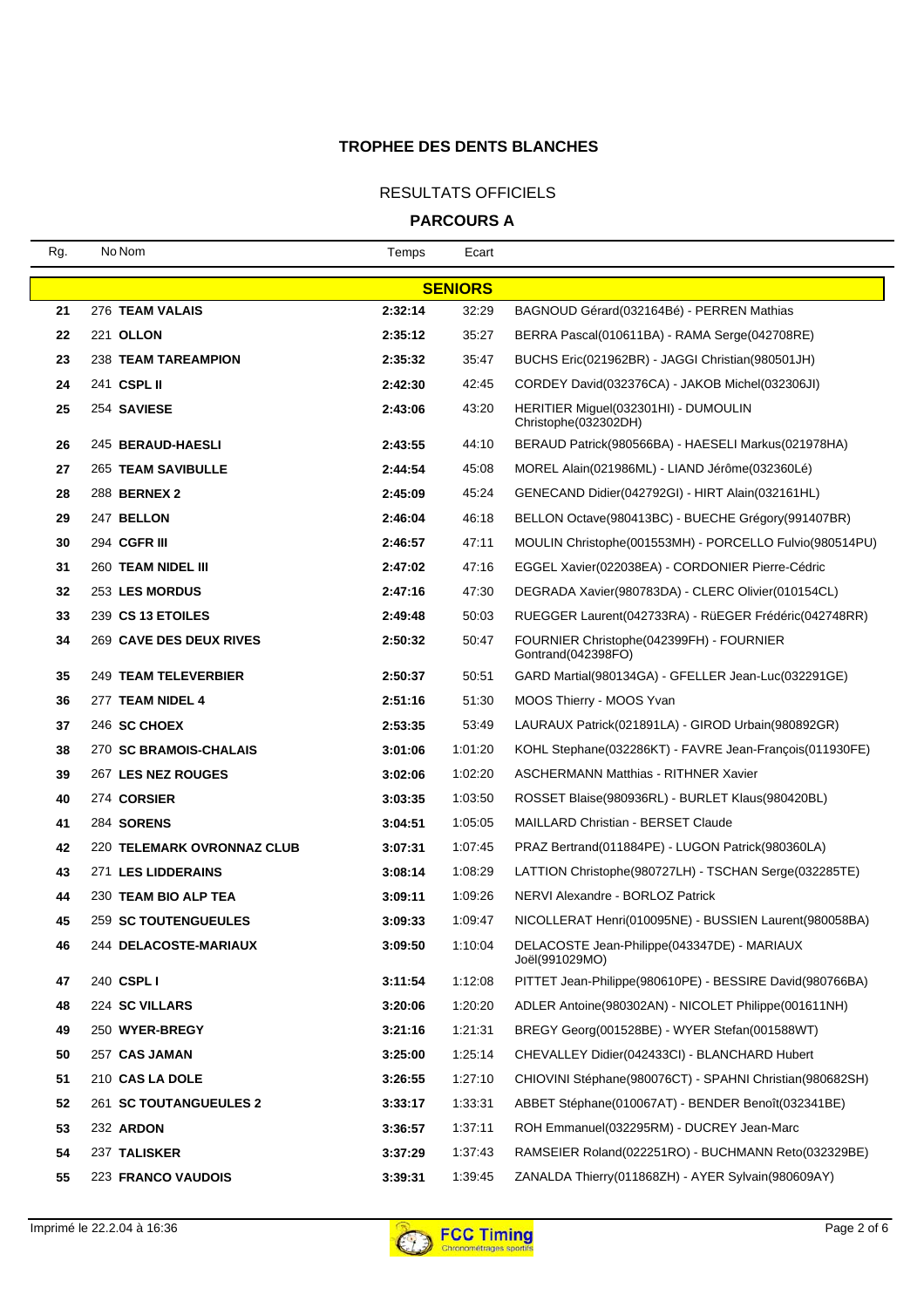### RESULTATS OFFICIELS

| Rg.              | No Nom                    | Temps   | Ecart          |                                                                  |  |  |
|------------------|---------------------------|---------|----------------|------------------------------------------------------------------|--|--|
|                  |                           |         | <b>SENIORS</b> |                                                                  |  |  |
| 56               | 227 VASIMOLO              | 3:39:41 | 1:39:56        | MALHERBE Yves(010994MV) - MERCAY Daniel(980576MA)                |  |  |
| 57               | 225 JURAFUN 2             | 3:45:26 | 1:45:40        | BLÜER Alexandre(032305BL) - BARTH Eric(032308BR)                 |  |  |
| 58               | 219 PAYS D'ENHAUT         | 3:45:33 | 1:45:47        | SCHLAEFLI Laurent(042473SA) - ROMANENS Luc(042474RU)             |  |  |
| 59               | 286 CORSIER - BULLE       | 3:45:40 | 1:45:55        | ISOZ Alexandre - WICHT Gaëtan                                    |  |  |
| 60               | 228 ARBAZ-SAVIESE         | 3:46:04 | 1:46:18        | CONSTANTIN Hubert(022207CU) - BENEY Jacques(042699BA)            |  |  |
| 61               | <b>263 TEAM IMPROVISE</b> | 3:51:40 | 1:51:55        | FOURNIER Guillaume(042429FU) - BROCCARD Philippe                 |  |  |
| 62               | 216 LES PEAUX LISSES      | 3:59:51 | 2:00:05        | PELLISSIER Jean-Marie(980744PE) - PELLISSIER Joachim             |  |  |
| 63               | 285 GUMEFENS              | 4:01:16 | 2:01:30        | MACHERET André - MARADAN Alex                                    |  |  |
| 64               | 282 LENTIGNY              | 4:03:47 | 2:04:02        | EGLI Samuel(042476EA) - GABRIEL Chris                            |  |  |
| 65               | 212 VIONNAZ 1             | 4:04:30 | 2:04:44        | OGAY Frank(043361OR) - BRESSOUD Frédéric(032342BR)               |  |  |
| 66               | 283 FSG SALES             | 4:08:52 | 2:09:06        | YERLY Stéphane - VILLOZ Jérôme                                   |  |  |
| 67               | 280 CSC RIVIERA           | 4:15:46 | 2:16:00        | KALBERMATTEN Béat(980769Ké) - CORNAZ<br>Philippe(991080CH)       |  |  |
| 68               | 211 SENSALES              | 4:23:56 | 2:24:10        | SCHEUNER Rolf(022224SO) - HAHNLOSER Dieter                       |  |  |
| 69               | 264 ILLHORN               | 4:24:38 | 2:24:52        | <b>KALBERMATTER Daniel - GRUBER Harry</b>                        |  |  |
| 70               | 292 CA VEIGY              | 4:40:15 | 2:40:30        | STAMM Patrick(022201SA) - BEZELGUES Olivier(022223BL)            |  |  |
|                  | 262 SC AYENT              | 3:05:11 |                | BENEY Alain(991081BL) - MOOS Christian(042703MH)                 |  |  |
|                  | 275 SC CHAMPERY-AYENT     | 3:06:53 |                | GABIOUD Pierre-Marie(980337GI) - AYMON<br>Jean-Claude(980951AE)  |  |  |
|                  | 258 VACHERON BROTHER'S    | 3:34:35 |                | VACHERON Jacques(980578VA) - VACHERON Christophe                 |  |  |
|                  | 226 JURAFUN 1             | 3:53:37 |                | EGGENSCHWILER Patrice(032319EA) - EGGENSCHWILER<br>Cédric        |  |  |
|                  | 255 TEAM SION             | 4:06:34 |                | JUILLERAT Olivier(021876JL) - DIRREN François(032366DR)          |  |  |
|                  | 213 TSERNAUX              | 4:06:38 |                | CHENAUX Bertrand(022026CE) - CHENAUX Nicolas(001539CI)           |  |  |
|                  | 287 GY                    | Abandon |                | <b>BARMAN Christophe - MARTIN David</b>                          |  |  |
| <b>VETERANS1</b> |                           |         |                |                                                                  |  |  |
| 1                | 291 TR 5                  | 2:08:38 |                | MILLIUS Stephane(980197MT) - OGUEY Georges(991313OE)             |  |  |
| $\mathbf{2}$     | 193 SC LYS 2              | 2:21:51 |                | 13:13 MEYER Alain(980193ML) - NYDEGGER Béat(980217Né)            |  |  |
| 3                | 180 SC VETROZ - VIRAGE    | 2:24:40 | 16:02          | WENGER Grégoire(011898WR) - BALLY Marc(032690BA)                 |  |  |
| 4                | 192 SC GRATTAVACHE        | 2:32:06 | 23:27          | DEVAUD Daniel(010306DA) - RYTER Daniel(980387RA)                 |  |  |
| 5                | 183 SC LYS                | 2:47:17 | 38:39          | LANTHMANN Pierre-Bernard(980358LI) - BEAUD<br>Philippe(980538BH) |  |  |
| 6                | 187 LES BOSSEL            | 2:47:19 | 38:40          | BOSSEL Gérald(001557Bé) - BOSSEL Francois(980663BR)              |  |  |
| 7                | 186 ORSIERES              | 2:52:41 | 44:03          | TISSIERES Gerard(980973TE) - PELLOUCHOUD<br>Lucien(980916PU)     |  |  |
| 8                | 188 SC ARPETTAZ           | 3:00:16 | 51:37          | BARRARD Christian(980411BH) - LOYE Christian(980171LH)           |  |  |
| 9                | 182 GS BERNEX 1           | 3:00:46 | 52:08          | GIROD Bernard(980343GE) - MENUT Gilbert                          |  |  |
| 10               | 293 GABLER                | 3:17:20 | 1:08:42        | GABLER Clark(032302GL) - FAVRE Guy(022129FU)                     |  |  |
| 11               | 197 VOGELI                | 3:18:25 | 1:09:47        | VOGELI Yves(022196VV) - TCHAGAUNOVA Philippe                     |  |  |

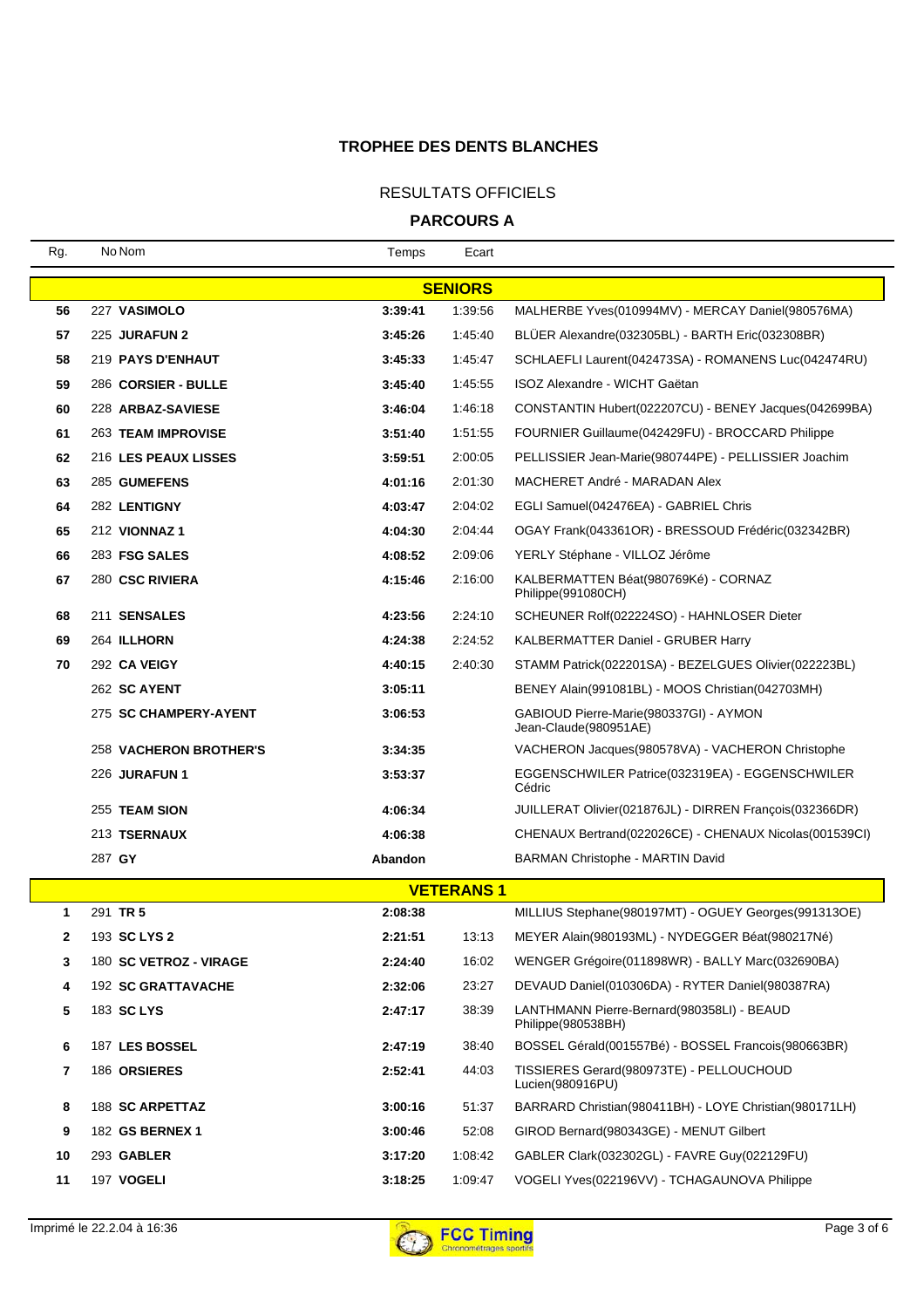### RESULTATS OFFICIELS

| Rg.              | No Nom                         | Temps   | Ecart             |                                                                |  |
|------------------|--------------------------------|---------|-------------------|----------------------------------------------------------------|--|
| <b>VETERANS1</b> |                                |         |                   |                                                                |  |
| 12               | 184 GFY                        | 3:27:19 | 1:18:40           | MULLER Gabriel(980372MA) - ANDREY Jean-Claude(980304AE)        |  |
| 13               | 199 UNICIBLE                   | 3:36:50 | 1:28:12           | STAHEL Olivier(001593SL) - KINDLER Bertrand(011302KE)          |  |
| 14               | 185 ARBAZ                      | 3:55:46 | 1:47:08           | COUPY Claude-Alain(021929CL) - TORRENT Jacky(021930TA)         |  |
| 15               | <b>194 SC TROISTORRENTS</b>    | 3:59:55 | 1:51:17           | CREPIN Jacky - ECOEUR Pierre-Alain                             |  |
| 16               | 196 <b>MURAZ 2</b>             | 4:22:40 | 2:14:02           | STEINER Jean-Luc(010126SE) - BERNASCONI<br>Jean-Paul(022215BE) |  |
|                  | <b>190 GALLANDAT FRERES</b>    | 4:15:46 |                   | GALLANDAT Jean-Michel(001607GE) - GALLANDAT<br>Pierre-André    |  |
|                  | 191 SC CREMIERES               | 4:47:23 |                   | GOETSCHMANN Nicolas - CHESSEX Gerard                           |  |
|                  | <b>195 LES VIGNERONS</b>       | Abandon |                   | MILLASSON René(980506ME) - BRUCHEZ<br>Dominique(032770BO)      |  |
|                  | 198 TEAM LA TRACE 5            | Abandon |                   | BENDER Christian(980018BH) - RICHARD Guy(021921RU)             |  |
|                  |                                |         | <b>VETERANS 2</b> |                                                                |  |
| 1                | <b>200 TEAM LA TRACE FULLY</b> | 2:29:53 |                   | COUDRAY Christian(022121CH) - CARRON Justin(980315CU)          |  |
| $\mathbf{2}$     | 202 SC VAL FERRET              | 2:58:01 | 28:07             | FROSSARD Philippe(980336FH) - THÊTAZ Laurent(980399TA)         |  |
| 3                | 201 SANNENLAND I               | 2:59:20 | 29:27             | GRUNDISCH Hanspeter(980348GA) - LINDER Ernst(980445LR)         |  |
|                  |                                |         | <b>MIXTES</b>     |                                                                |  |
| 1                | 175 LES MABS                   | 2:22:41 |                   | MABILLARD Catherine(980471MA) - MABILLARD<br>Yvan(980520MV)    |  |
| $\mathbf{2}$     | 176 SC EVIONNAZ                | 2:43:54 | 21:13             | BENEY Raymond(980741BA) - DIAQUE Christine(011720DH)           |  |
| 3                | 177 SC FONTENELLE              | 2:57:11 | 34:30             | FELLAY Mélanie(980943Fé) - BOSON Olivier(980041BL)             |  |
| 4                | 172 SC DAMSELI                 | 3:35:52 | 1:13:10           | DAMOND René(980325DE) - VIRET Fanny                            |  |
| 5                | 173 MARTIGNY                   | 3:41:27 | 1:18:46           | MOULIN Sandrine(011911MA) - SAILLEN Lionel(011883SI)           |  |
| 6                | <b>171 LES TROTTEURS</b>       | 4:26:22 | 2:03:41           | FILLIEZ Samuel(011755FA) - DORSAZ Corinne(032340DO)            |  |
| 7                | 170 ALPAMAYO                   | 4:31:08 | 2:08:26           | <b>GISCLON Cindy - GISCLON Philippe</b>                        |  |
|                  | 174 BULLE-GENEVE               | Abandon |                   | SEYDOUX Isabelle(001433SS) - MAINARD Laurent                   |  |
|                  |                                |         |                   |                                                                |  |

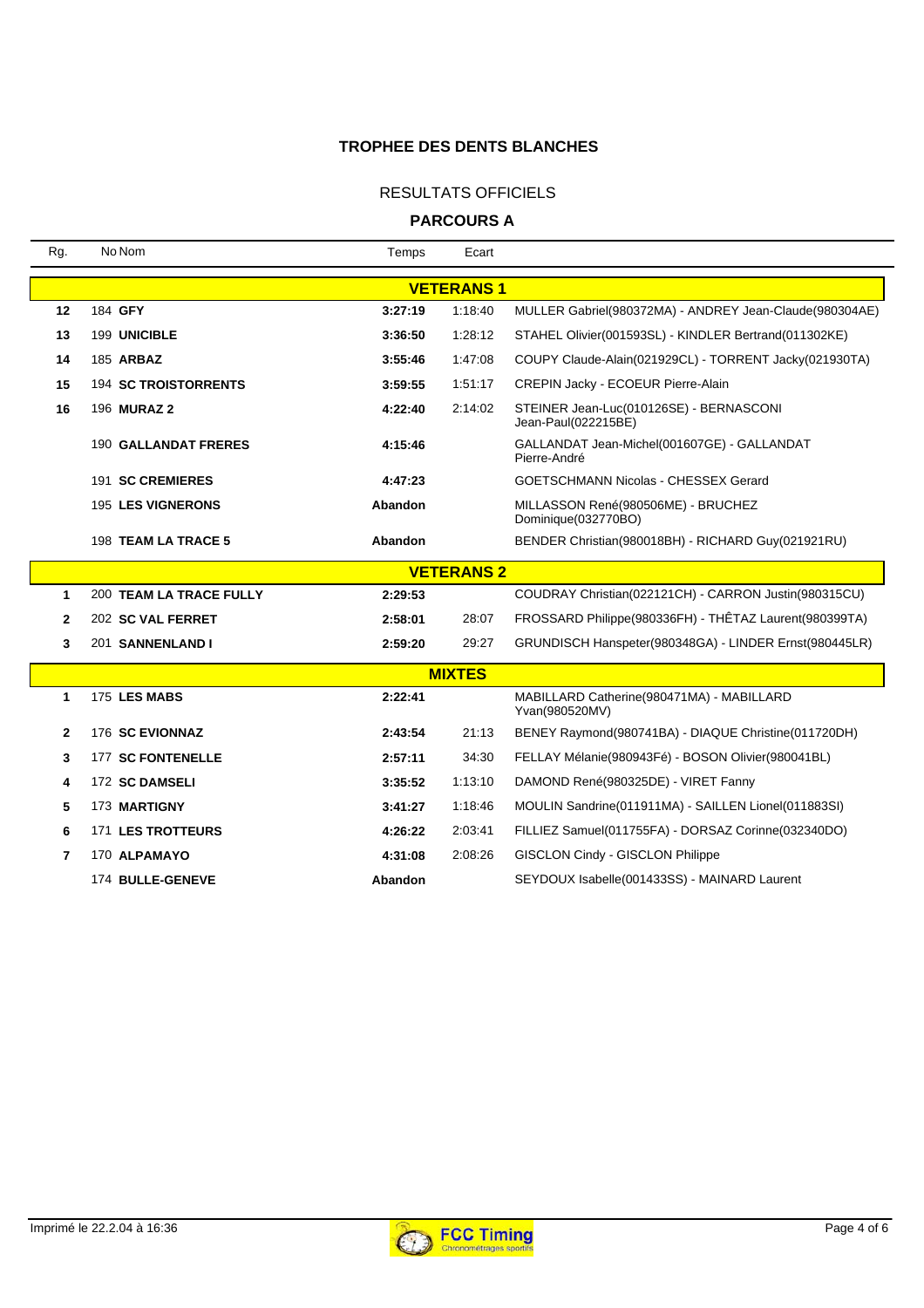### RESULTATS OFFICIELS

**PARCOURS B**

| Rg.                   | No Nom                      | Temps   | Ecart                  |                                                       |  |
|-----------------------|-----------------------------|---------|------------------------|-------------------------------------------------------|--|
| <b>JUNIORS FILLES</b> |                             |         |                        |                                                       |  |
| 1                     | 431 LES DIABLERETS          | 2:16:36 |                        | PERNET Coraly(043225PO)                               |  |
| 2                     | 430 SC EVIONNAZ 3           | 2:20:32 | 3:55                   | RICHARD Mireille(032333RI)                            |  |
| 3                     | 428 SC CHAMPERY             | 2:30:19 | 13:43                  | GEX-FABRY Emilie(021938GM)                            |  |
| 4                     | 429 SC EVIONNAZ             | 2:42:24 | 25:47                  | RICHARD Sophie(032367RO)                              |  |
| 5                     | 426 VICH-TEAM 1             | 3:17:48 | 1:01:11                | <b>SOMMER Sandrine</b>                                |  |
| 6                     | 427 VICH-TEAM 2             | 3:17:49 | 1:01:12                | <b>SOMMER Christelle</b>                              |  |
|                       |                             |         | <b>JUNIORS GARÇONS</b> |                                                       |  |
| 1                     | 308 BEX-OVRONNAZ            | 1:47:05 |                        | CORTHAY Raphaël(022128CA) - CHARVOZ Mathieu(011932CA) |  |
| 2                     | 307 TEAM VALLE TRIENT       | 2:11:33 | 24:28                  | PIASENTA Gaël(032182PA) - ROULET Michaël(032183RI)    |  |
|                       |                             |         | <b>FUN POP</b>         |                                                       |  |
| 1                     | 461 FFME                    | 1:47:50 |                        | <b>GAYDON Alex</b>                                    |  |
| $\mathbf{2}$          | 460 ST JEAN D'AULPS         | 1:48:19 | 29                     | <b>LAPEROUZA Laurent</b>                              |  |
| 3                     | 440 BORDET                  | 1:52:15 | 4:25                   | <b>BORDET Raphaël</b>                                 |  |
| 4                     | 468 BOUTHER                 | 2:08:56 | 21:05                  | <b>BOUTHER Cédric</b>                                 |  |
| 5                     | 456 DUBOSS                  | 2:13:43 | 25:53                  | DUBOSSON Michel(980897DI)                             |  |
| 6                     | 446 BIO ALPES THE 2         | 2:14:41 | 26:50                  | <b>TERCIER Cédric</b>                                 |  |
| 7                     | 445 PZ                      | 2:29:39 | 41:48                  | ZAHND Philippe(043356ZH)                              |  |
| 8                     | 448 SAM                     | 2:38:30 | 50:39                  | GAUD Samuel(001514GA)                                 |  |
| 9                     | 463 LA PISTE 3              | 2:39:41 | 51:50                  | <b>REUSE Pierre-André</b>                             |  |
| 10                    | 465 LA TRACE                | 2:40:35 | 52:45                  | GANDER Jean-François(980339GE)                        |  |
| 11                    | 435 BRUCHEZ                 | 2:44:24 | 56:33                  | BRUCHEZ Guy(032338BU)                                 |  |
| 12                    | 442 DESCHENAUX              | 2:47:32 | 59:41                  | DESCHENAUX-COMTE Claudia                              |  |
| 13                    | 466 SALVAN                  | 2:55:54 | 1:08:04                | <b>PIASENTA Patrice</b>                               |  |
| 14                    | 457 POIRIER 1               | 2:56:17 | 1:08:26                | LUISIER Anne-Laure(032837LN)                          |  |
| 15                    | 458 POIRIER 2               | 2:59:26 | 1:11:36                | <b>LUISIER Nicolas</b>                                |  |
| 16                    | 459 AVULLY                  | 3:00:32 | 1:12:41                | STADLMAYER Monique(022216SO)                          |  |
| 17                    | 438 DIOSCURES 1             | 3:01:20 | 1:13:29                | GRUAZ Gilbert(980147GI)                               |  |
| 18                    | 439 DIOSCURES 2             | 3:01:51 | 1:14:00                | CACHIN Arnaud(042738CR)                               |  |
| 19                    | 443 CARO                    | 3:12:41 | 1:24:51                | <b>BOESCH Caroline</b>                                |  |
| 20                    | 467 BOESCH                  | 3:12:44 | 1:24:53                | BOESCH Marc-Henri(001588BA)                           |  |
| 21                    | 462 LA PISTE 2              | 3:13:38 | 1:25:48                | LUISIER Albert(991065LL)                              |  |
| 22                    | 444 VICH-TEAM 3             | 3:17:50 | 1:30:00                | SOMMER Jean                                           |  |
| 23                    | 464 LA PISTE                | 3:18:27 | 1:30:37                | DORSAZ Henri                                          |  |
| 24                    | <b>449 CDL ORGANISATION</b> | 3:32:26 | 1:44:35                | <b>GAUCHERAND Laurent</b>                             |  |
| 25                    | 469 PELLATON                | 3:34:45 | 1:46:55                | PELLATON Jean-Michel                                  |  |
| 26                    | 452 CRISSIER                | 3:36:49 | 1:48:58                | <b>BODMER Georges</b>                                 |  |